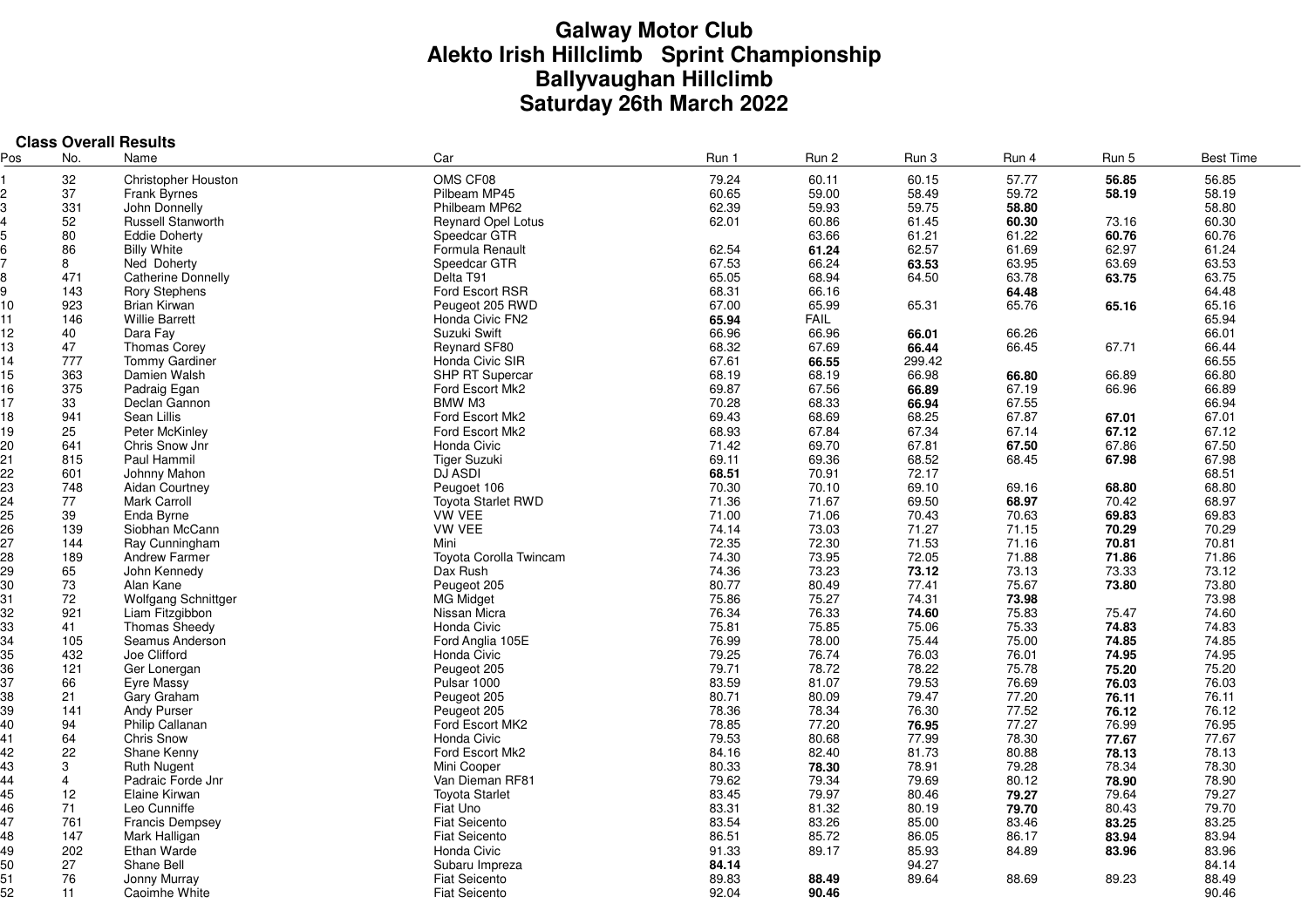#### **Class Overall - Continued**

| 722<br>133<br>111 | <b>Edmund Cassidy</b><br>Ray O Neill<br>Eoin Gannon<br>Gary Cunningham | Iona Special<br>Fiat Uno<br>Fiat Punto<br>Z Car Mini | 106.66<br>142.88 | 104.47 | 94.94 | FAIL | 94.94<br>142.88 |
|-------------------|------------------------------------------------------------------------|------------------------------------------------------|------------------|--------|-------|------|-----------------|
|                   |                                                                        |                                                      |                  |        |       |      |                 |
| 88                | Pat Roche                                                              | Ford Escort RSR                                      |                  |        |       |      |                 |
| 371               | James Doran                                                            | Peygeot 106                                          |                  |        |       |      |                 |

### **Class 1A Production Modified saloons up to 1400cc. Roadsters up to 1400cc Rally cars up to 1650cc 8 valve**

| Class Record Gary Graham 73.25 secs Peugeot 205 2019 |  |  |  |
|------------------------------------------------------|--|--|--|

| os | No. | __<br>Name      | Car                   | Run i  | Run 2 | Run 3 | Run 4 | Run 5 | <b>Best Time</b> |
|----|-----|-----------------|-----------------------|--------|-------|-------|-------|-------|------------------|
|    | 40  | Dara Fay        | Suzuki Swift          | 66.96  | 66.96 | 66.01 | 66.26 |       | 66.01            |
|    | 144 | Ray Cunningham  | Mini                  | 72.35  | 72.30 | 71.53 | 71.16 | 70.81 | 70.81            |
|    | 921 | Liam Fitzgibbon | Nissan Micra          | 76.34  | 76.33 | 74.60 | 75.83 | 75.47 | 74.60            |
|    | 12  | Elaine Kirwan   | <b>Toyota Starlet</b> | 83.45  | 79.97 | 80.46 | 79.27 | 79.64 | 79.27            |
|    | 202 | Ethan Warde     | Honda Civic           | 91.33  | 89.17 | 85.93 | 84.89 | 83.96 | 83.96            |
|    | 722 | Ray O Neill     | Fiat Uno              | 142.88 |       |       |       |       | 142.88           |
|    | 133 | Eoin Gannon     | Fiat Punto            |        |       |       |       |       |                  |

# **Class 1B Fiat Cinquecento Seicento as per Technical Regulations published on the MI website.** Class Record Mark Halligan 84.31secs Fiat Scicento 2019

| פס | No. | Class Record Mark Halligan 84.31 secs Flat Scicento 2019<br>Name | Car                  | Run <sup>.</sup> | Run 2 | Run 3 | Run 4 | Run 5 | Best Time |
|----|-----|------------------------------------------------------------------|----------------------|------------------|-------|-------|-------|-------|-----------|
|    | 761 | Francis Dempsey                                                  | <b>Fiat Seicento</b> | 83.54            | 83.26 | 85.00 | 83.46 | 83.25 | 83.25     |
|    | 147 | Mark Halligan                                                    | <b>Fiat Seicento</b> | 86.51            | 85.72 | 86.05 | 86.17 | 83.94 | 83.94     |
|    | 76  | Jonny Murray                                                     | <b>Fiat Seicento</b> | 89.83            | 88.49 | 89.64 | 88.69 | 89.23 | 88.49     |
|    |     | Caoimhe White                                                    | <b>Fiat Seicento</b> | 92.04            | 90.46 |       |       |       | 90.46     |

# **Class 2 Production Modified production saloons 1401 1650cc. Roadsters 1401 1650cc** Class Record Willie Barrett 70.11 secs Honda Civic 2019

| os | No.       | Name               | r.<br>Ud    | Run <sup>-</sup> | Run 2 | Run 3 | Run 4 | Run 5 | <b>Best Time</b> |
|----|-----------|--------------------|-------------|------------------|-------|-------|-------|-------|------------------|
|    | 748       | Aidan Courtney     | Peugoet 106 | 70.30            | 70.10 | 69.10 | 69.16 | 68.80 | 68.80            |
|    |           | Thomas Sheedy      | Honda Civic | 75.81            | 75.85 | 75.06 | 75.33 | 74.83 | 74.83            |
|    | 432       | Joe Clifford       | Honda Civic | 79.25            | 76.74 | 76.03 | 76.01 | 74.95 | 74.95            |
|    | 121       | Ger Lonergan       | Peugeot 205 | 79.71            | 78.72 | 78.22 | 75.78 | 75.20 | 75.20            |
|    | <b>O1</b> | Gary Graham        | Peugeot 205 | 80.71            | 80.09 | 79.47 | 77.20 | 76.11 | 76.11            |
|    |           | <b>Ruth Nugent</b> | Mini Cooper | 80.33            | 78.30 | 78.91 | 79.28 | 78.34 | 78.30            |

## **Class 3A Pro Mod saloons 1651cc 2100cc. Roadsters 1651 2100cc Front engine Sportscars Silhouette and Space framed saloons up to 1650cc Front Engine Sportscars**

|     |                       |                                                         |       |       |        |       |       | $\sim$           |
|-----|-----------------------|---------------------------------------------------------|-------|-------|--------|-------|-------|------------------|
| No. | Name                  | Car                                                     | Run : | Run 2 | Run 3  | Run 4 | Run 5 | <b>Best Time</b> |
| 923 | Brian Kirwan          | Peugeot 205 RWD                                         | 67.00 | 65.99 | 65.31  | 65.76 | 65.16 | 65.16            |
| 146 | <b>Willie Barrett</b> | Honda Civic FN2                                         | 65.94 | FAIL  |        |       |       | 65.94            |
| 777 | <b>Tommy Gardiner</b> | Honda Civic SIR                                         | 67.61 | 66.55 | 299.42 |       |       | 66.55            |
| 65  | John Kennedy          | Dax Rush                                                | 74.36 | 73.23 | 73.12  | 73.13 | 73.33 | 73.12            |
| 66  | Eyre Massy            | Pulsar 1000                                             | 83.59 | 81.07 | 79.53  | 76.69 | 76.03 | 76.03            |
|     | Leo Cunniffe          | Fiat Uno                                                | 83.31 | 81.32 | 80.19  | 79.70 | 80.43 | 79.70            |
|     |                       | Class Record Tommy Gardiner 66.59 secs Honda Civic 2019 |       | -     |        |       |       |                  |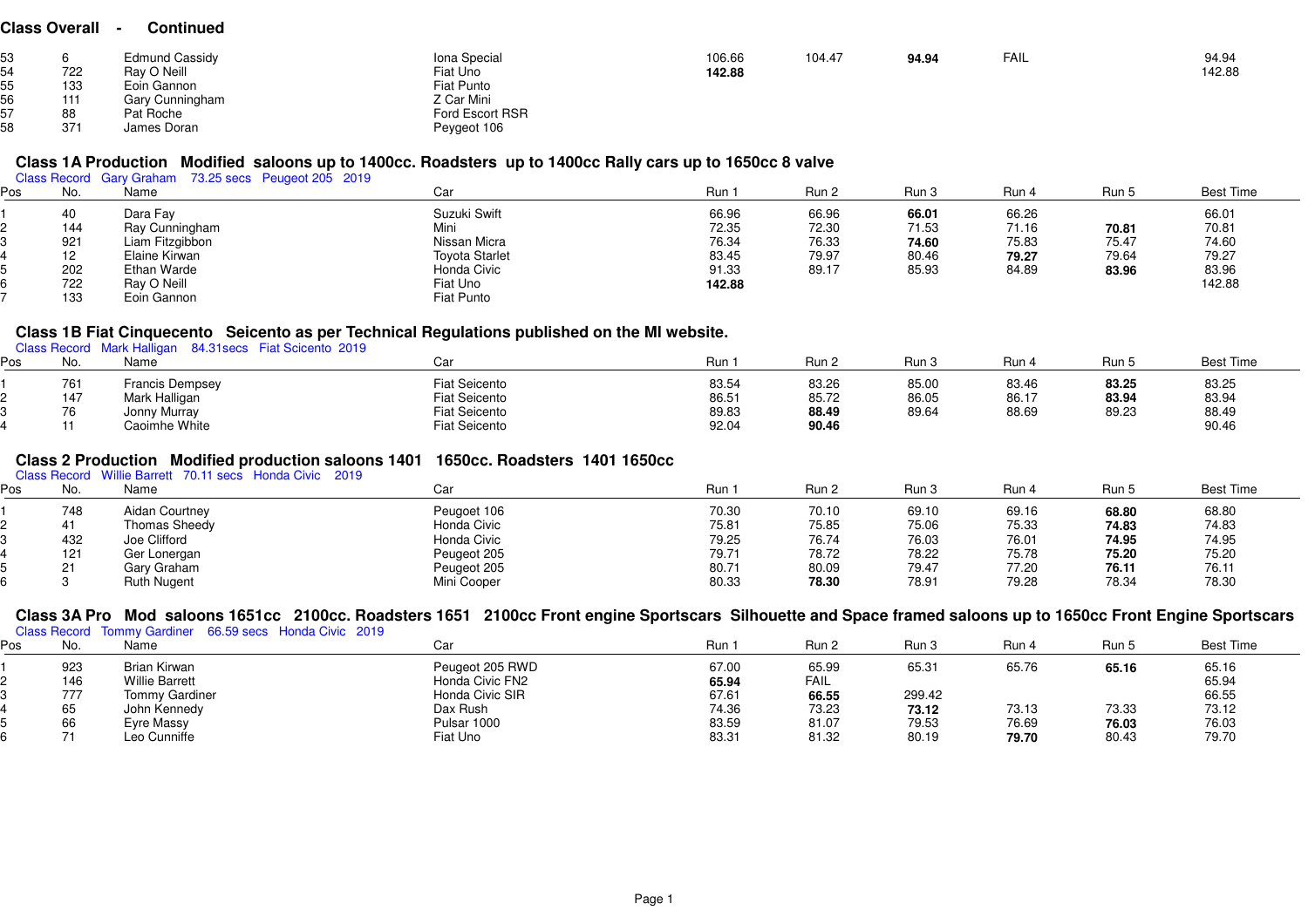# Class 3B Pro Mod saloons over 2100cc. Roadsters over 2100cc Front engine Sportscars Silhouette and Space framed saloons 1651cc 2100cc Front Engine Sportscars over<br><sub>Class Record Damien Walsh 67.59 secs SHP RT 2000 2019</sub>

| Pos | No. | Name                | Car                       | Run 1 | Run 2 | Run 3 | Run 4 | Run 5 | <b>Best Time</b> |
|-----|-----|---------------------|---------------------------|-------|-------|-------|-------|-------|------------------|
|     | 363 | Damien Walsh        | SHP RT Supercar           | 68.19 | 68.19 | 66.98 | 66.80 | 66.89 | 66.80            |
|     | 25  | Peter McKinley      | Ford Escort Mk2           | 68.93 | 67.84 | 67.34 | 67.14 | 67.12 | 67.12            |
|     | 815 | Paul Hammil         | Tiger Suzuki              | 69.11 | 69.36 | 68.52 | 68.45 | 67.98 | 67.98            |
|     | 77  | <b>Mark Carroll</b> | <b>Toyota Starlet RWD</b> | 71.36 | 71.67 | 69.50 | 68.97 | 70.42 | 68.97            |
|     | 27  | Shane Bell          | Subaru Impreza            | 84.14 |       | 94.27 |       |       | 84.14            |
|     | 111 | Gary Cunningham     | Z Car Mini                |       |       |       |       |       |                  |
|     | 88  | Pat Roche           | Ford Escort RSR           |       |       |       |       |       |                  |
|     | 371 | James Doran         | Peygeot 106               |       |       |       |       |       |                  |

# **Class 3C Silhouette cars over 2100cc Rear engined sportscars up to 2100cc Front engine sports cars with car derived engines over 2100cc. Alloy composite saloons unli**

| Class Record Vincent Deery 65.39 secs Lotus Exige 2019 |  |  |  |
|--------------------------------------------------------|--|--|--|
|                                                        |  |  |  |

| ∍os | IVU.      | Name                                                    |                                                 | Run            | Run 2                   | Run <sup>~</sup>        | Run                                       | Run !          | <b>Best Time</b>        |
|-----|-----------|---------------------------------------------------------|-------------------------------------------------|----------------|-------------------------|-------------------------|-------------------------------------------|----------------|-------------------------|
|     | 80<br>143 | Eddie Doherty<br>Ned<br>Doherty<br><b>Rory Stephens</b> | Speedcar GTR<br>Speedcar GTR<br>Ford Escort RSR | 67.53<br>68.31 | 63.66<br>66.24<br>66.16 | $61.2^{\circ}$<br>63.53 | <b>04.00</b><br>ے∠. ا ס<br>63.95<br>64.48 | 60.76<br>63.69 | 60.76<br>63.53<br>64.48 |

# **Class 4 Classic cars as per HRCA regulations (reference MI appendix 49 and FIA Appendix K).**

|  | Class Record Mick O Shea 77.49 secs MGB GT 2019 |  |
|--|-------------------------------------------------|--|

| os' | NIc<br>שנ | Name                                  | ີ                               | Factor         | Run             | Run .           | Run 3                 | Run                         | Run 、 |                |
|-----|-----------|---------------------------------------|---------------------------------|----------------|-----------------|-----------------|-----------------------|-----------------------------|-------|----------------|
|     |           | Wolfgang Schnittger<br>Edmund Cassidy | <b>MG Midaet</b><br>ona Special | .<br>50<br>۰ν. | 75.86<br>106.66 | 75.27<br>104.47 | 740<br>٬ 4.0<br>94.94 | 73.98<br><b>EAH</b><br>FAIL |       | 55.70<br>55.92 |

## **Class 5 Formula Ford 1600 Classic Formula Ford 1600 Formula Vee as per current or previous Formula Vee regulations**

| Class Record Shiobhan McCann<br>69.53 secs Formula Vee 2019 |     |                   |                 |       |       |       |                |       |           |
|-------------------------------------------------------------|-----|-------------------|-----------------|-------|-------|-------|----------------|-------|-----------|
| Pos                                                         | No. | Name              |                 | Run   | Run 2 | Run 3 | Run            | ! Run | Best Time |
|                                                             | 39  | Enda Byrne        | <b>VW VEE</b>   | 71.00 | 71.06 | 70.43 | 70.63          | 69.83 | 69.83     |
|                                                             | 139 | Siobhan McCann    | <b>VW VEE</b>   | 74.14 | 73.03 | 71.27 | 71 15<br>ں ، ، | 70.29 | 70.29     |
|                                                             |     | Padraic Forde Jnr | Van Dieman RF81 | 79.62 | 79.34 | 79.69 | 80.12          | 78.90 | 78.90     |

## **Class 6 Single seaters up to 2100cc 8 valve Single seaters up to 1650cc 16 valve**

|     |       | Class Record Gary Egan 55.67 secs Renault MyGale 2019 |                     |       |       |       |       |                   |                  |
|-----|-------|-------------------------------------------------------|---------------------|-------|-------|-------|-------|-------------------|------------------|
| ⊃os | No.   | Name                                                  | Car                 | Run   | Run 2 | Run 3 | Run 4 | Run 5             | <b>Best Time</b> |
|     | 86    | <b>Billy White</b>                                    | Formula Renault     | 62.54 | 61.24 | 62.57 | 61.69 | 62.97             | 61.24            |
|     | 471   | Catherine Donnelly                                    | Delta T91           | 65.05 | 68.94 | 64.50 | 63.78 | 63.75             | 63.75            |
|     | $1 -$ | Thomas Corey                                          | <b>Reynard SF80</b> | 68.32 | 67.69 | 66.44 | 66.45 | 67.7 <sup>2</sup> | 66.44            |
|     | 601   | Johnny Mahon                                          | <b>DJ ASDI</b>      | 68.51 | 70.91 | 72.17 |       |                   | 68.51            |

# **Class 7 Single seaters over 2100cc 8 valve Single seaters over 1650cc 16 valve Rear engined sportscars over 2100cc + 4WD cars** Class Record Robert Dwane 55.03 secs OMS 25 2019

| Pos | No.          | Name                |                           | Run   | Run 2 | Run 3 | Run . | Run t | <b>Best Time</b> |
|-----|--------------|---------------------|---------------------------|-------|-------|-------|-------|-------|------------------|
|     | $\sim$<br>32 | Christopher Houston | OMS CF08                  | 79.24 | 60.11 | 60.15 | 57.7  | 56.85 | 56.85            |
|     | $\sim$       | Frank Byrnes        | Pilbeam MP45              | 60.65 | 59.00 | 58.49 | 59.72 | 58.19 | 58.19            |
|     | 331          | John Donnelly       | Philbeam MP62             | 62.39 | 59.93 | 59.75 | 58.80 |       | 58.80            |
|     | 52           | Russell Stanworth   | <b>Reynard Opel Lotus</b> | 62.01 | 60.86 | 61.45 | 60.30 | 73.16 | 60.30            |